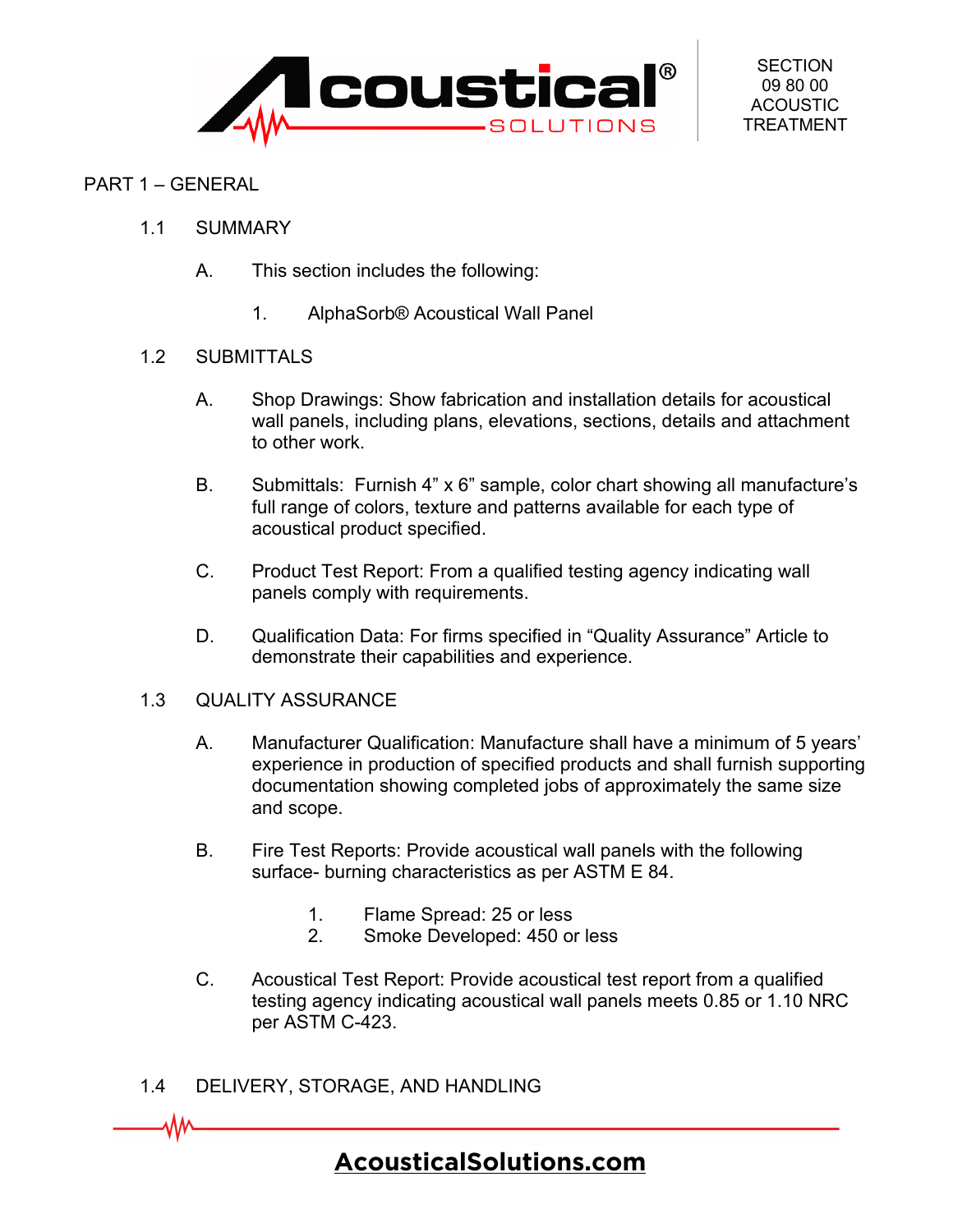A. Protect Acoustical Wall Panels from excessive moisture when shipping, storing, and handling. Deliver in unopened skids and store in a dry place with adequate air circulation. Do not delivery material until all wet-work has been completed.

### PART 2 – PRODUCTS

- 2.1 WALL PANELS, GENERAL
	- A. Acoustical Wall Panels shall be 1" or 2" thick 6.0-7.0 lb. per cubic foot high-density fine fibered fiberglass. Manufactures standard panel construction, wrapped with panel manufactures standard full line of fabric.
		- 1. Products: AlphaSorb® Acoustic Wall Panel

As Manufactured by: Acoustical Solutions 2420 Grenoble Road, Richmond, VA 23294 Ph. (800) 782-5742 Web: [AcousticalSolutions.com](https://acousticalsolutions.com/)

- 2. Facing Material: Guilford of Maine FR 701 Style 2100 100% polyester or other fabric as specified
- 3. Panel Thickness: nominal 1" or 2" thick
- 4. Noise Reduction Coefficient: NRC 0.85 or 1.10
- 5. Panel Width: As indicted, up to 4 feet wide
- 6. Panel Length: As indicated, up to 10 feet long.
- 2.2 CONSTRUCTION
	- A. The acoustical wall panel product shall be supplied in widths up to 4 feet wide and lengths up to 10 feet long. All edges will be fully wrapped with mounting as indicated.
- 2.3 MOUNTING

۸W

- A. Back-Mounting Accessories: Manufactures standard accessories for securely mounting panels, of type and size indicated and complying with the following requirements:
	- 1. Impaling Clips: Clip is mounted to the wall, adhesive applied on wall around clip, then panel pressed into place until flush with wall.
	- 2. Z Clips: Two-part metal clips designed to support weight of panels. One part mechanically attached to wall substrate according to manufactures standard pattern and other part fastened to back of panel.
	- 3. Rotofast Snap-On Anchors
	- 4. Other: as specified

# **[AcousticalSolutions.com](https://acousticalsolutions.com/)**